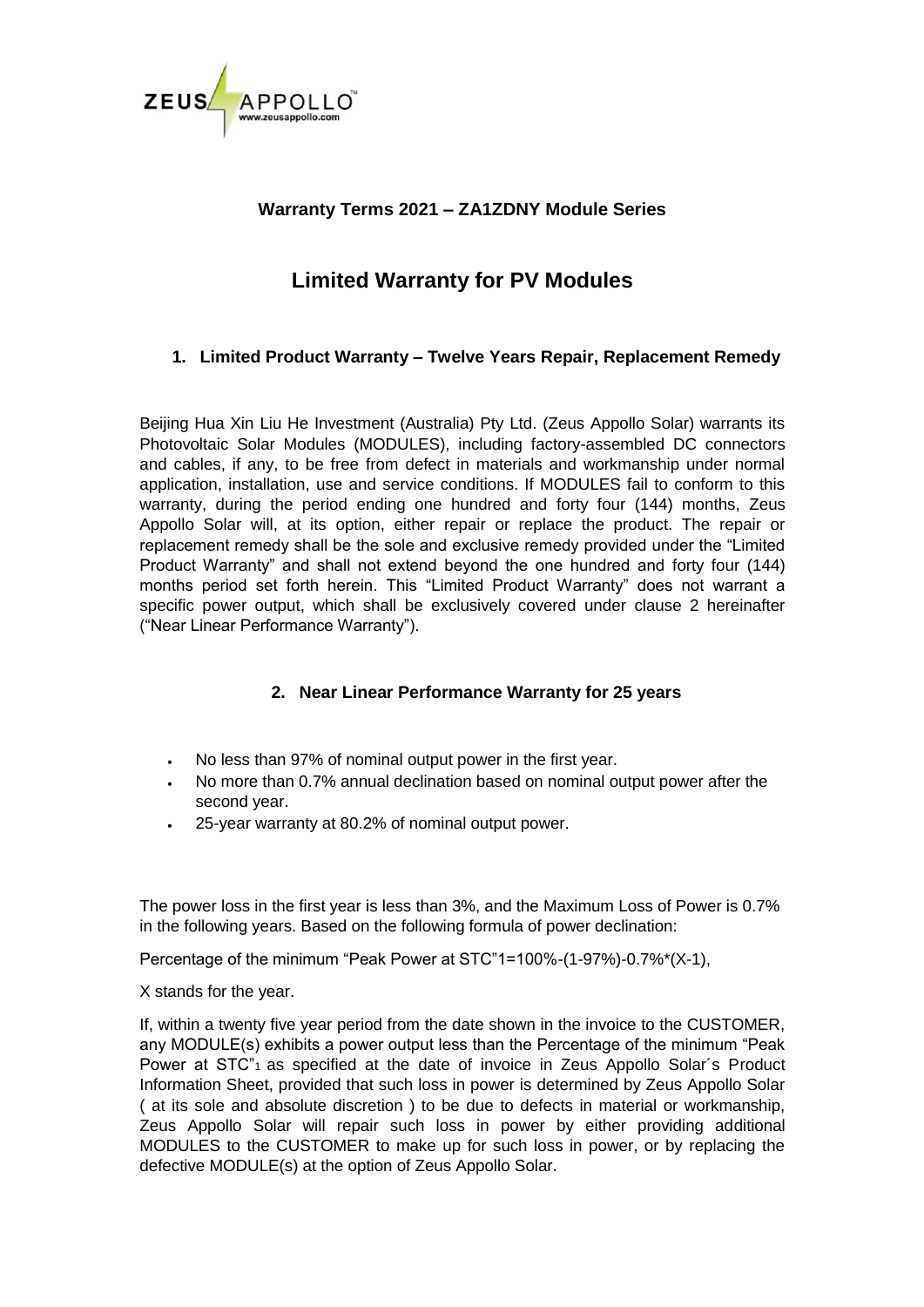

For example: The modules have been used for 25 years, the Percentage of the minimum "Peak Power at STC"1= 100%-(1-97%)-0.7%\*(25-1)=80.2%

If, within a period of twenty five (25) years from the date shown in the invoice to the CUSTOMER, any MODULE(s) exhibits a power output less than 80.2% of the minimum "Peak Power at STC"1 as specified at the date of invoice in Zeus Appollo Solar's Product Information Sheet, provided that such loss in power is determined by Zeus Appollo Solar (at its sole and absolute discretion) to be due to defects in material or workmanship, Zeus Appollo Solar will repair such loss in power by either providing additional MODULES to the CUSTOMER to make up for such loss in power or replacing the defective MODULE(s), at the option of Zeus Appollo Solar.

The remedies set forth in this clause 2 shall be the sole and exclusive remedies provided under the "Near Linear Performance Warranty".

#### **3. Exclusions and Limitations**

(1) In any event, all warranty must be filed within the applicable warranty period.

(2) The "Limited Product Warranty" and the "Near Linear Performance Warranty" do not apply to any MODULES which have been subjected to:

Misuse, abuse, neglect or accident; Alteration, improper installation or application;

Non-observance of Zeus Appollo Solar's installation and maintenance instructions;

Repair of modifications by someone other than an approve service technician of Zeus Appollo Solar;

Power failure surges, lighting, flood, fire, accidental breakage or other events outside Zeus Appollo Solar's control.

(3) Both, the "Limited Product Warranty" and "Near Linear Performance Warranty" do not cover any transportation charge, customs clearance or any other costs for return of the MODULES, or for reshipment of any repaired or replaced MODULES, or costs associated with installation, removal or reinstallation of the PV-modules.

(4) Warranty claims will not be honoured if the type or serial number of the MODULES have been altered, removed or made illegible.

#### **4. Limitation of Warranty Scope**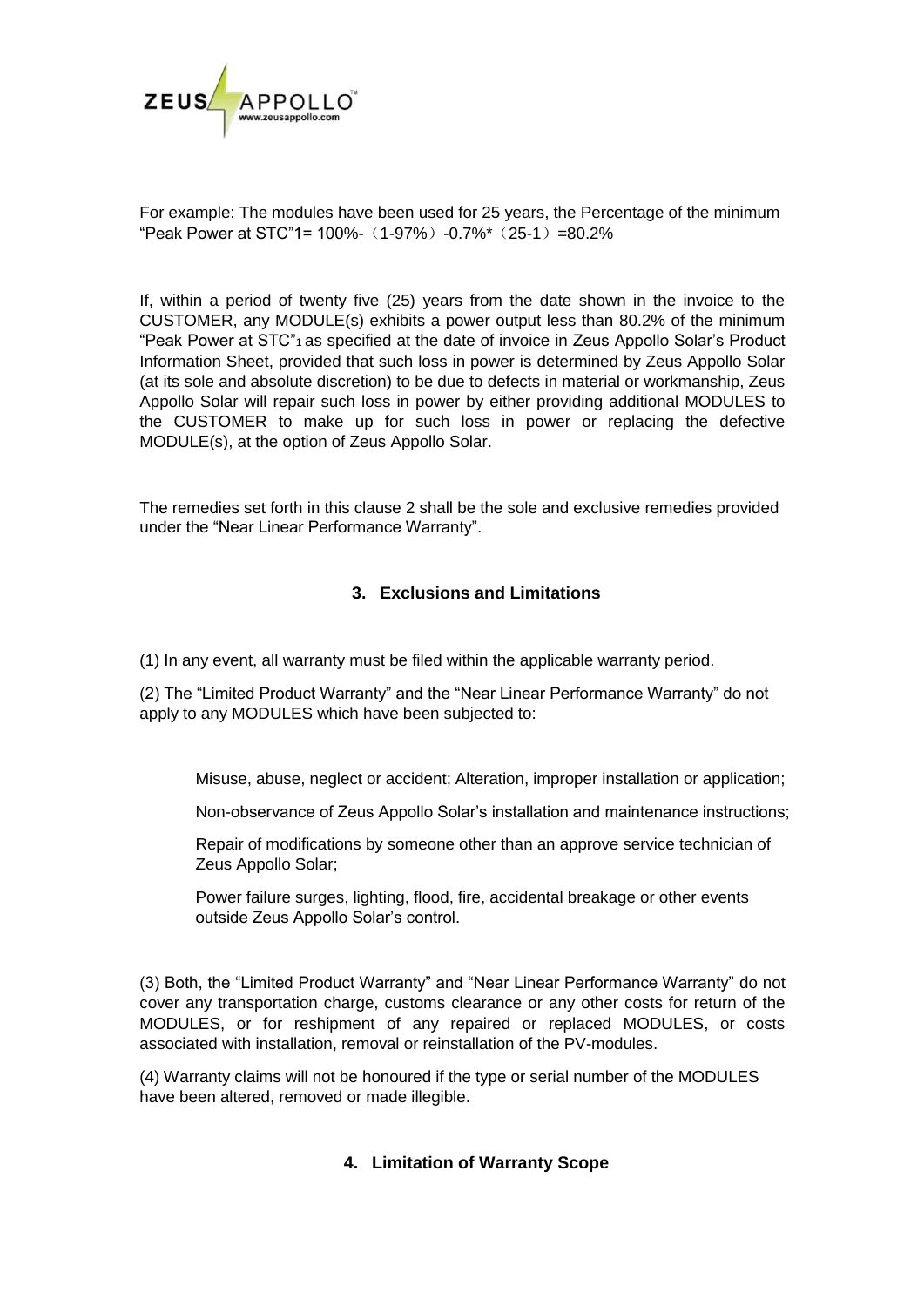

This "Limited Warranty for PV Modules" as set forth herein are expressly in lieu of and exclude all other express or implied warranties, including but not limited to warranties of merchantability and of fitness for particular purpose, use, or application, and all other obligations or liabilities on the part of Zeus Appollo Solar, unless such other obligations or liabilities are expressly agreed to in writing signed and approved by Zeus Appollo Solar. Zeus Appollo Solar shall have no responsibility or liability whatsoever for damage or injury to persons or property, or for other loss or injury resulting from any cause whatsoever arising out of or related to the MODULES, including, without limitation, any defects in the MODULE, or from use or installation. Under no circumstances shall Zeus Appollo Solar be liable for incidental, consequential or special damages, howsoever caused. Loss of use, loss of profits, loss of production, and loss of revenues are specifically and without limitation excluded.

### **5. Obtaining Warranty Performance**

If the CUSTOMER has a justified claim covered by this "Limited Warranty for PV Modules", an immediate notification directly to Zeus Appollo Solar shall be filed by mailing a [registered/certified] letter in writing to the address of Zeus Appollo Solar listed hereunder, or, sending an email letter to the email account of Zeus Appollo Solar listed hereunder. Together with the notification, the CUSTOMER should enclose the evidence of the claim with the corresponding serial number of the MODULE(s) and the invoice on which the MODULES have been purchased.

The return of any PV-modules will not be accepted unless prior written authorization has been given by Zeus Appollo Solar.

#### **6. Severability**

If a part, provision or clause of this "Limited Warranty for PV Modules", or the application thereof to any person or circumstance, is held invalid, void or unenforceable, such holding shall not affect and shall leave all other parts, provisions, clauses or applications of this "Limited Warranty for PV Modules", and to this end such other parts, provisions, clauses or applications of this "Limited Warranty for PV Modules" shall be treated as severable.

#### **7. Disputes**

In case of any discrepancy in a warranty-claim, a first-class international test-institute such as Fraunhofer ISE in Freiburg/ Germany, TÜV Rheinland in Cologne/ Germany or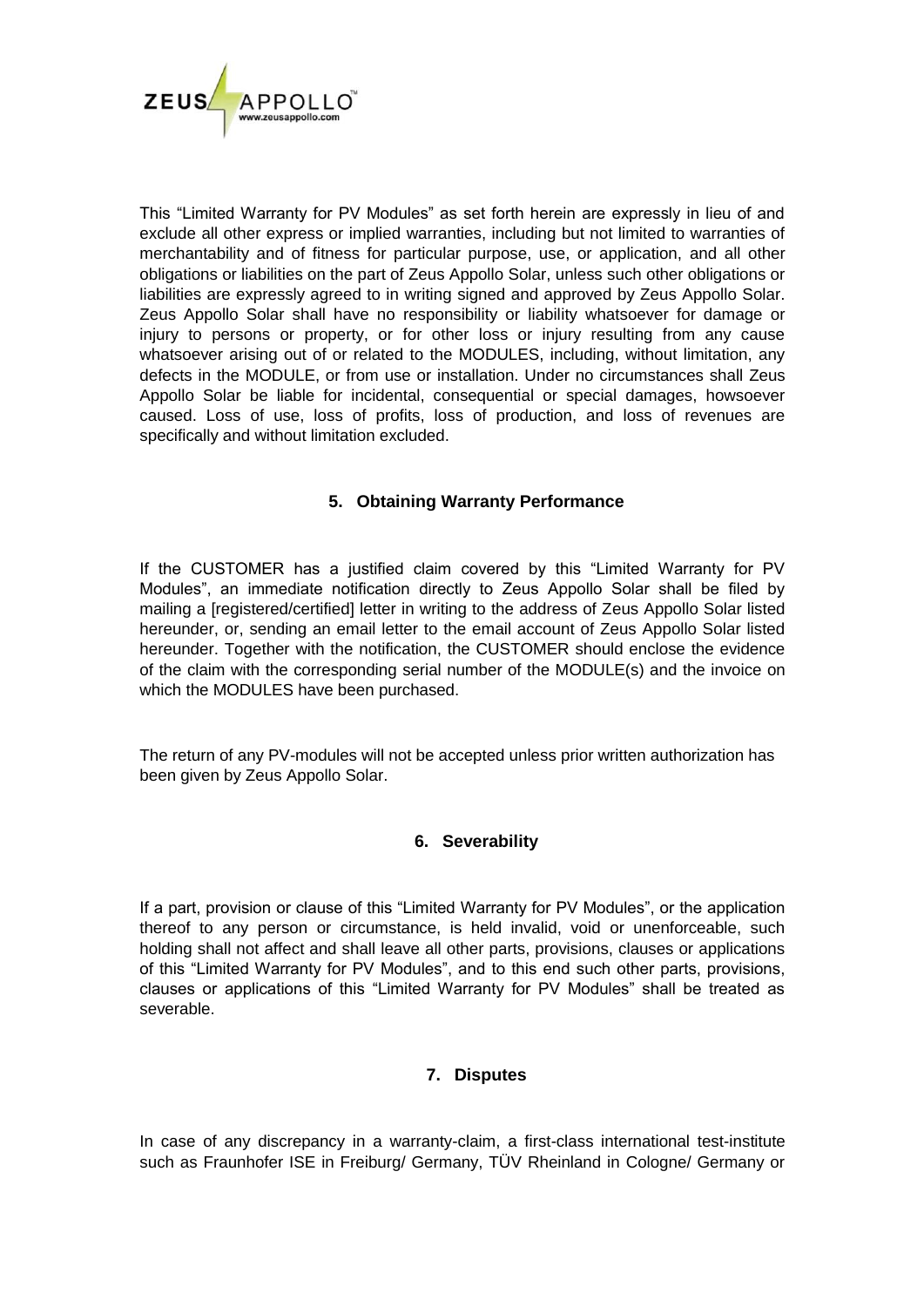

ASU Arizona State University shall be involved to judge the claim finally. All fees and expenses shall be borne by the losing party, unless otherwise awarded. The final explanation right shall be borne by Zeus Appollo Solar.

#### **8. Various**

The repair or replacement of the MODULES or the supply of additional MODULES, does not invoke the application of new warranty terms, nor shall the original terms of this "Limited Warranty for PV-Modules" be extended. Any replaced MODULES shall become the property of Zeus Appollo Solar for their disposal or otherwise as they see fit. Zeus Appollo Solar has the right to deliver another type (different in size, color, shape and/or power) in case Zeus Appollo Solar discontinued producing the replaced MODULES at the time of the claim.

#### **9. Warranty Transfer**

This warranty is not transferable.

#### **10. Force Majeure**

Zeus Appollo Solar shall not be responsible or liable in any way to the customer or any third-party arising from any non-performance or delay in performance of any terms and conditions of sale, including this "Limited Warranty for PV Modules", due to acts of God, war, riots, strikes, warlike conditions, plague or other epidemics, fire, flood, or any other similar cause or circumstance beyond the reasonable control of Zeus Appollo Solar. In such cases, performance by Zeus Appollo Solar of this Limited Warranty shall be suspended without liability for the period of delay reasonably attributable to such causes.

#### **11. Validity**

"Limited Warranty for PV Modules for \*\*\*\* PV Modules" is valid for all MODULES of

ZA1ZDNY-\*\*\*\*\*\*\*from xxxxxxxx----xxxxxxxxxx

produced from xxxxxxxx to xxxxxxxxx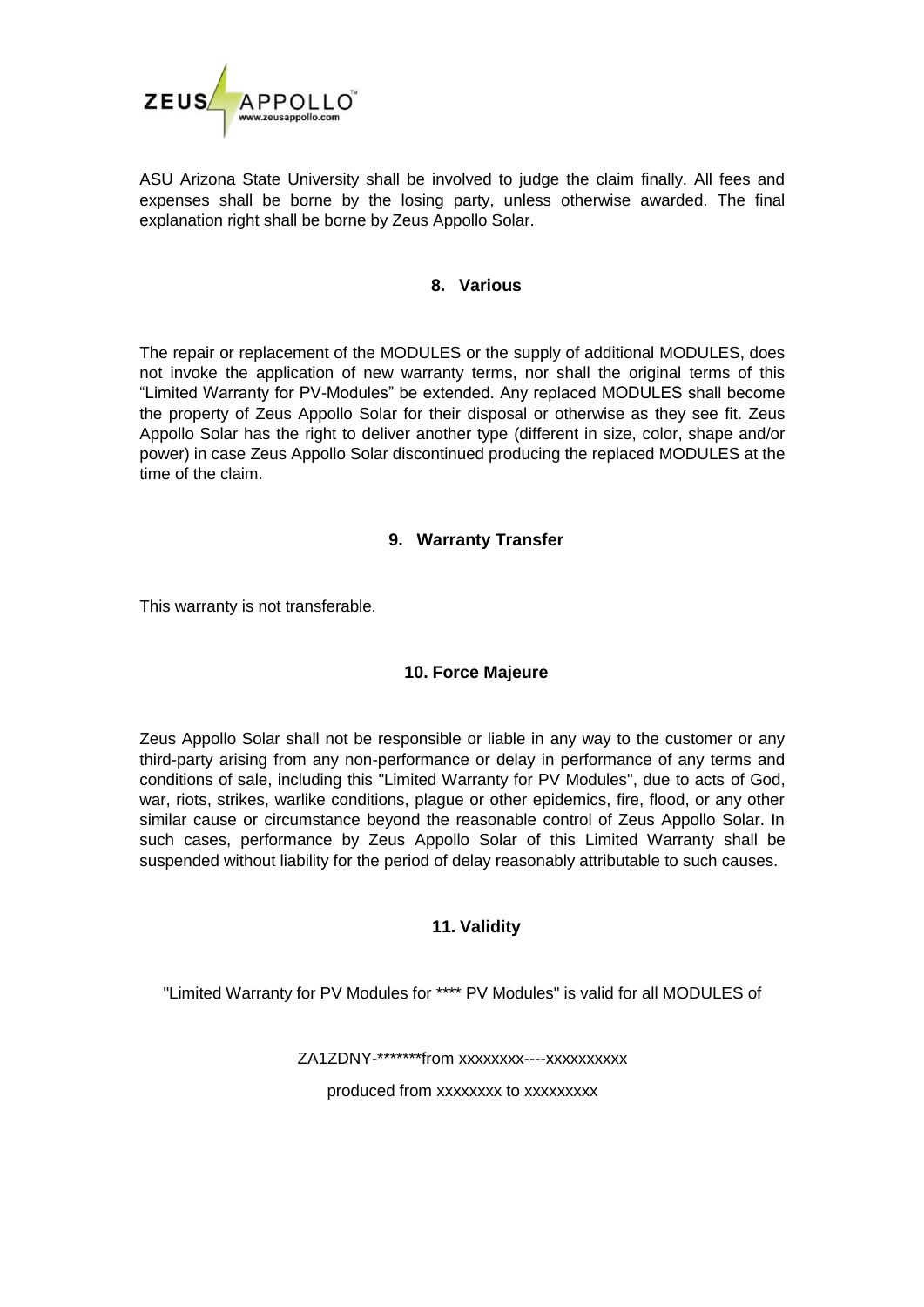

1 "Peak Power at STC" is the power in Watt peak that a PV- module generates in its Maximum Power Point. "STC" are as follows:

(a) Light spectrum of AM 1.5, (b) an irradiation of 1000 W/m2 and (c) a cell temperature of 25 degree centigrade at right angle irradiation.

*Note: STC – Standard Test Conditions* 

#### **12. Module Failure**

In the event of a module failure, inform the installer/reseller. If the installer/reseller cannot be contacted or has ceased business activities, then contact Zeus Appollo Solar.

### **13. Batch Defects**

In the event of a batch defect, Zeus Appollo Solar will liase with its distributors and the Clean Energy Regulator to locate impacted products. The product will be traceable via the unique serial numbers, which are recorded in the process of each sales transaction and installation. Zeus Appollo Solar will work with the appropriate authorities to ensure that consumers in possession of impacted products receive an appropriate remedy in a timely manner as per this warranty policy.

## **14. Consumer Rights**

If you have purchased this product in Australia, the following statement applies to Customers, who matches the definition of "Consumers" under the Australian Consumer Law: "Our goods come with guaranties that cannot be excluded under the Australian Consumer Law. You are entitled to a replacement or refund for a major failure and compensation for any other reasonably foreseeable loss or damage. You are also entitled to have the goods repaired or replaced if the goods fail to be of acceptable quality and the failure does not amount to a major failure."

## **15.Contact Us**

**Beijing Hua Xin Liu He Investment (Australia) Pty Ltd. Trading As 'Zeus Appollo Solar'**